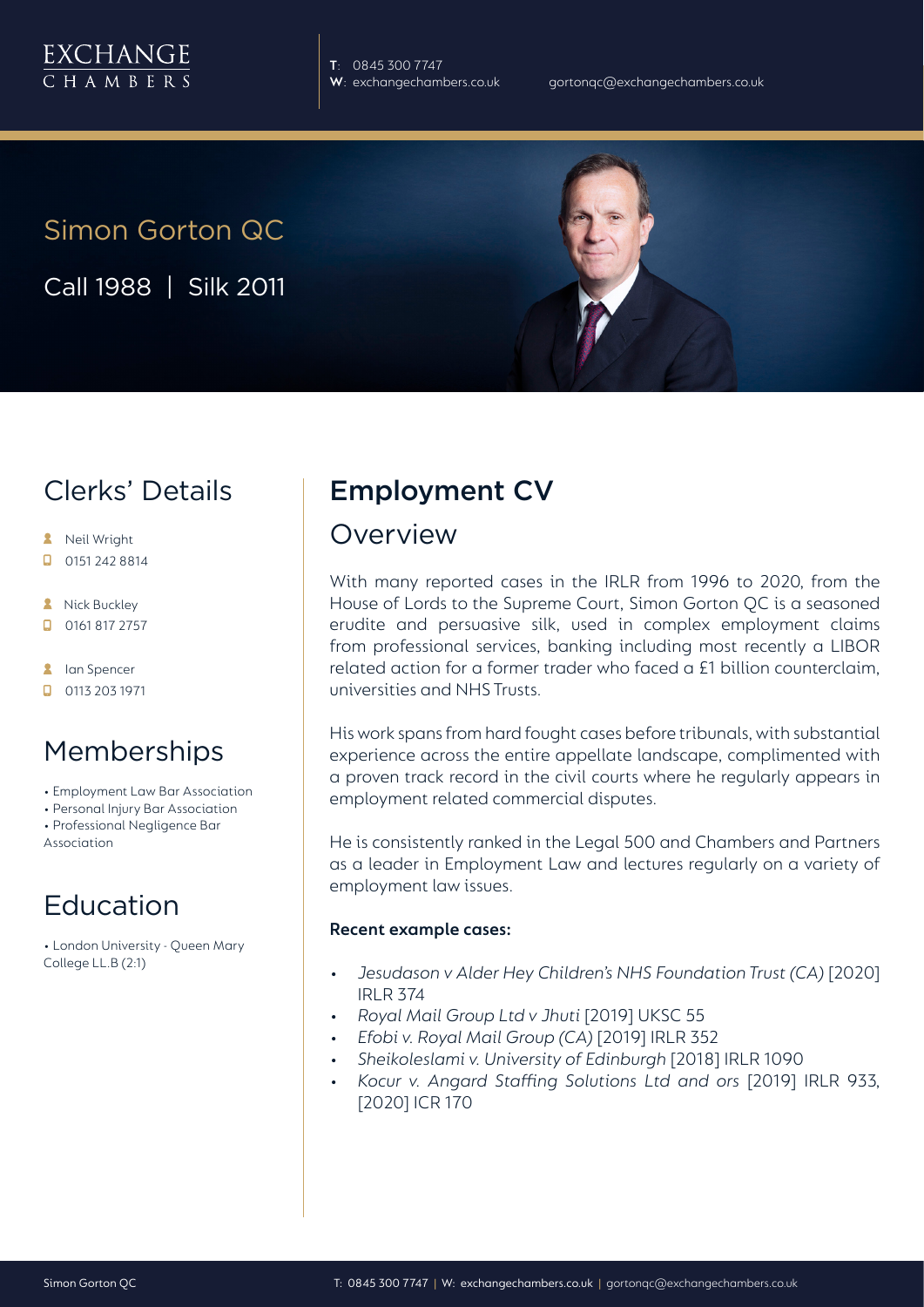

# Recommendations

"A seasoned performer in all areas of employment law, acting on behalf of clients ranging from trade unions and public bodies to high-profile companies and individuals. He has experience in both employment and personal injury law and is especially capable of handling matters relating to the Protection from Harassment Act."

**Strengths:** "Robust, experienced and a skilled cross-examiner." "Committed, hard-working and client-focused. He is a good advocate."

**Chambers & Partners 2021 - Employment – Northern Circuit (Band 1)** 

#### **Previous Directory commentary includes:**

"He gets straight to the heart of key issues." **Chambers & Partners** 

Simon Gorton, who divides his time between Liverpool and London, is "outstanding at building a case and excellent at cross-examination."

## **Chambers & Partners**

"The impressive Simon Gorton QC is another vastly experienced employment specialist at the set and a real force to be reckoned with." **Chambers & Partners**

His "tactical approach to proceedings" and "formidable" advocacy style give him an edge. one commentator noted: "His polite cross-examination technique is deadly." **Chambers & Partners**

"His subject knowledge is a given but where he makes the biggest difference is with his tactical awareness and cross examination skills. His focus on the claims and issues is relentless and he makes the most complex issues seem straight forward." **The Legal 500**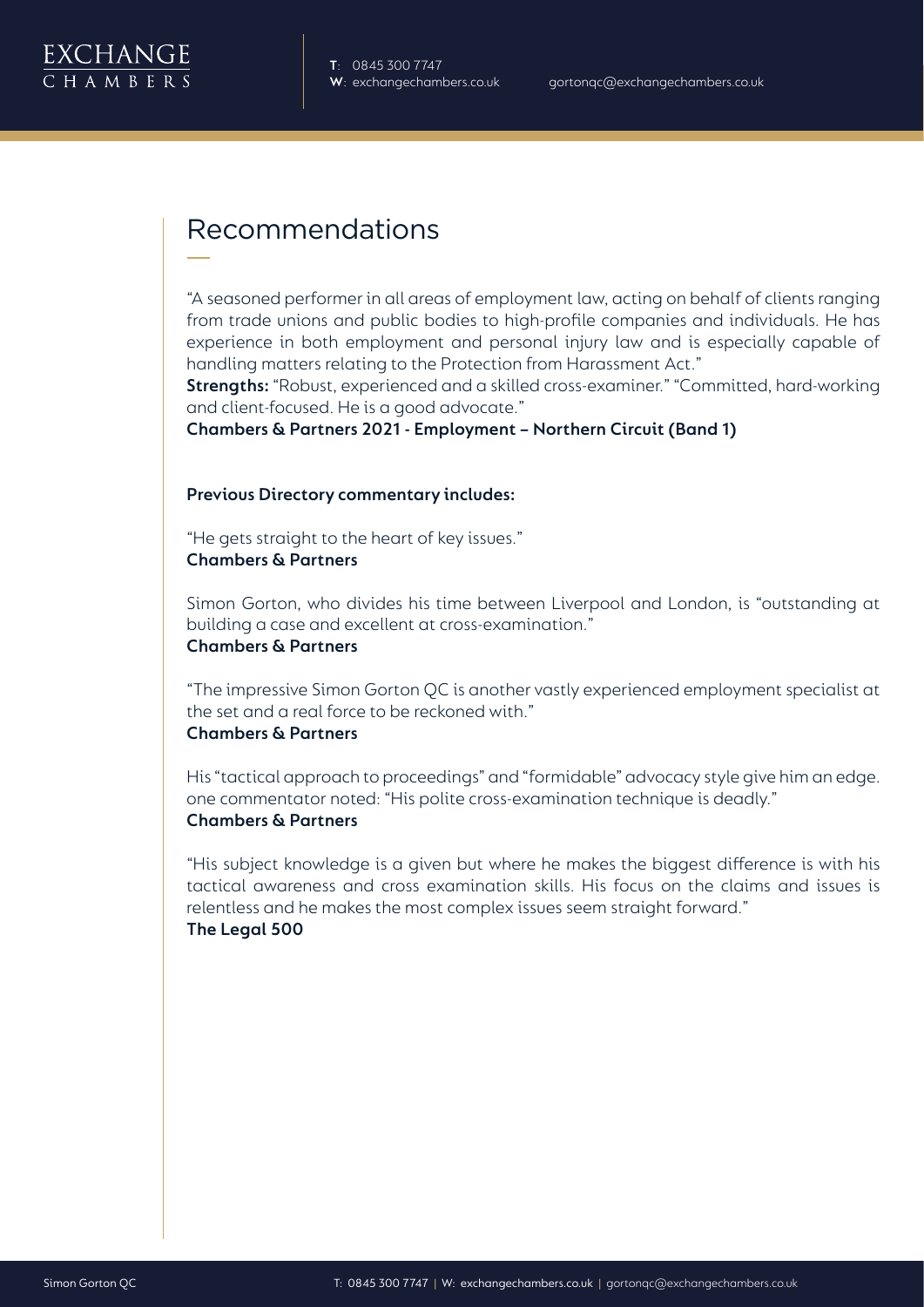## Cases

#### **Transfer of Undertakings**

Simon's involvement at every (appellate level) in the seminal case of *Wilson v. St Helen's Borough Council and others* [1998] IRLR 706, HL.

Simon has also appeared in:

- Arch Initiatives v. Greater Manchester West Mental Health NHS Foundation Trust [2016] IRLR 406, EAT
- *• Housing Maintenance Solutions Ltd v JF McAteer & Ors* [2014] UKEAT 0440/13/0108.
- *• CSC Computer Sciences Ltd v McAlinden & Ors* [2013] EWCA Civ 1435, CA.
- *• Park Cakes Ltd v. Shumba and others* [2013] IRLR 800, CA.
- *• St Helens Borough Council v. Derbyshire & Ors* [2007] ICR 1693, [2007] ICR 841, [2007] IRLR 540, [2007], [2007] UKHL 16, 25 April 2007.
- *• Hardman & Co v Urmston & Ors* [2006] UKEAT 0620/05/1407, 14 July 2006.
- *• Belcher & Ors v Great Bear Distribution Ltd* [2005] UKEAT 0453/05/1912, 19 December 2005.
- *• Astle others v. Cheshire County Council and another* [2005] IRLR 12.
- *• P&O Tans European Ltd v. Initial Transport Services Ltd* [2003] IRLR 128
- *• RCO Support Services and Aintree Hospital Trust v. Unison and others* [2000] IRLR 624

#### **Whistleblowing**

Simon has considerable expertise in this area, evidenced with his representation of The Royal Mail Group, before the EAT, Court of Appeal and then the Supreme Court in the case of Jhuti which resulted in a judgment that introduced seismic changes to employment law with the reassessment of how a Tribunal determines the 'reason' for dismissal, with the judicial enquiry reaching beyond the deputed decision maker.

- *• Jesudason v Alder Hey Children's NHS Foundation Trust* [2020] EWCA Civ 73, 31 January 2020.
- *• Royal Mail Group Ltd v Jhuti* [2019] UKSC 55, 27 November 2019.
- *• Royal Mail Ltd v Jhuti* [2017] [2018] ICR 982, [2018] IRLR 251, 20 October 2017.
- *• Kaltz Ltd v Hamer* [2012] UKEAT 0198/11/2402, 24 February 2012.

#### **Appeal Work**

Simon is regularly instructed at Appellate level and is well regarded for his team working. With over 30 appellate cases in IRLR spanning three decades including cases before the House of Lords and the Supreme Court, Simon's ability to pick through complex judgments and enhance arguments on key legal issues, ensures he is a well-regarded and popular silk with juniors, clients and a highly respected advocate before the judiciary.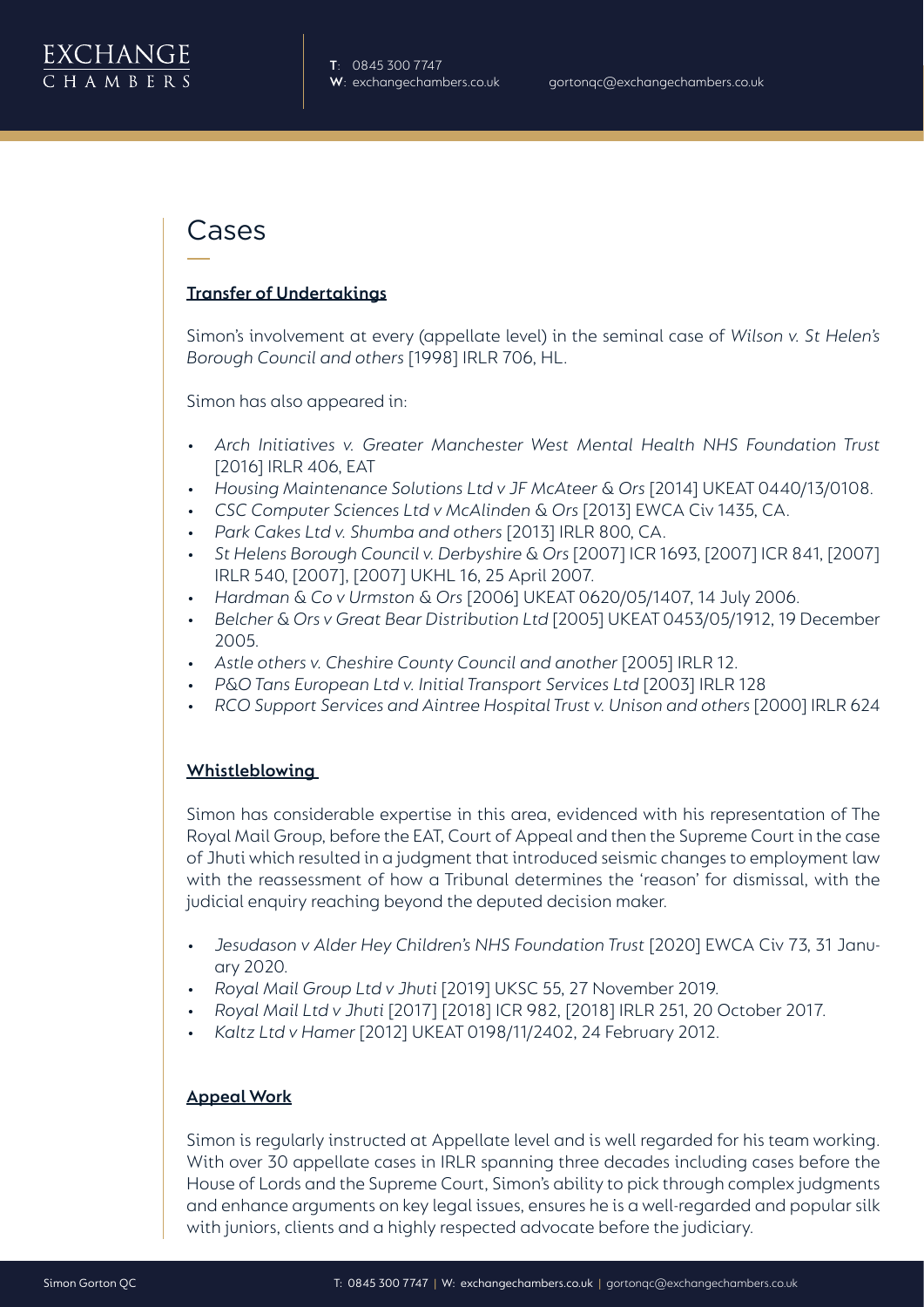

#### **Restrictive Covenants**

Simon is experienced with the full range of interim remedies available through the High Court, including not just interim injunctive relief but search and seizure orders.

#### **Medical and Regulatory**

- *• Jesudason v Alder Hey Children's NHS Foundation Trust* [2020] EWCA Civ 73, 31 January 2020.
- *• Arch Initiatives v Greater Manchester West Mental Health NHS Foundation Trust* [2016] IRLR 406, 21 January 2016.
- *• Jesudason v Alder Hey Children's NHS Foundation Trust Queen's Bench Division*, 25 July 2012.
- *• Hospital Medical Group Ltd v Westwood (CA)* [2012] IRLR 834, [2013] ICR 415, 24 July 2012.
- *• Dr A v HTX* [2012] EWHC 857 (QB), 3 April 2012.

#### **Discrimination and Equality**

#### **Direct Discrimination**

*• Efobi v. Royal Mail Group* (CA) [2019] IRLR 352.

#### **Race (direct) and victimisation**

*• Greater Manchester Police v Bailey* (CA) [2017] EWCA Civ 425, 14 June 2017.

#### **Sex Discrimination**

*• St Helens MBC v Derbyshire & ors* [2005] IRLR 801, [2006] ICR 9, 29 July 2005.

#### **Disability discrimination**

- Reasonable adjustments: Sheikholeslami v The University of Edinburgh [2018] UKEAT 0014/17/0510, 5 October 2018.
- *• Stages v. Jackson & Canter (A Firm)* [2008] UKEAT 0600/07/3103, 31 March 2008.
- *• Compensation: Aramark Ltd v Graham* [2013] UKEAT 0164/12/0306, 3 June 2013.
- *• McLauchlan v Chubb Electronic Security Systems Ltd* [2012] UKEAT 0235/12/0512, 05 December 2012.

#### **Worker status Limb**

*• In Hospital Medical Group Ltd v Westwood* [2012] IRLR 834.

#### **Equal Pay**

- *• St Helens Metropolitan Borough Council v. Arnold & ors* [2014] UKEAT 0108/13/1010, 10 October 2014.
- *• Fox Cross & Ors V Glasgow City Council & ors* [2013] Eq LR 460, [2013] ICR 954, 25 January 2013.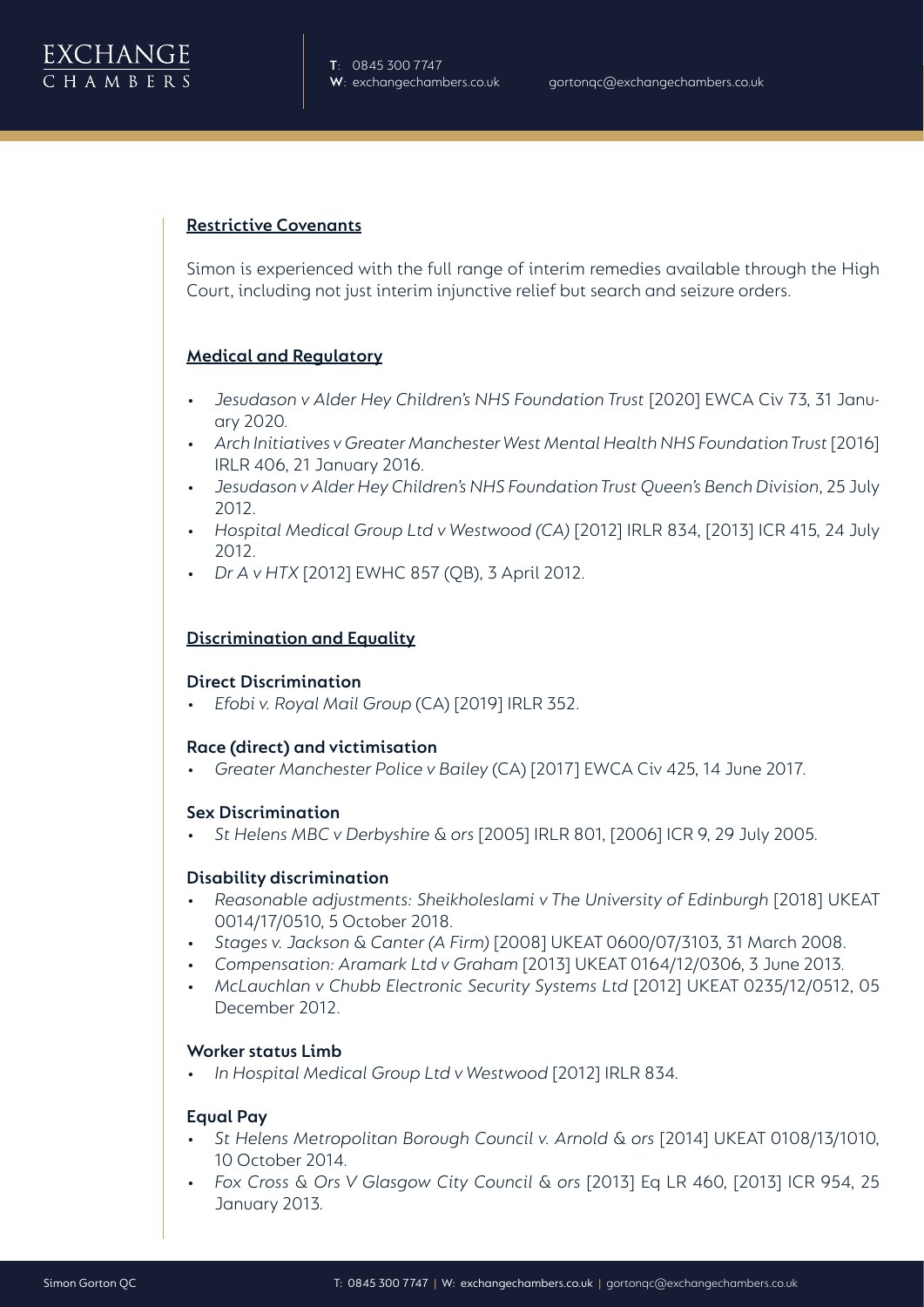

### **Trade Union**

#### **TULCRA s. 152**

*• University of Bolton v Corrigan* [2015] UKEAT 0408/14/2112, 21 December 2015.

#### **Strike (interim injunction)**

*• Metrobus Ltd v Unite the Union* [2009] IRLR 851, [2010] ICR 173, CA 31 July 2009.

#### **Agency Workers:**

Agency Workers Regulations 2010:

*• Kocur v. Angard Staffing Solutions Ltd & Anor* [2018] UKEAT 0181/17/2302, 23 February 2018.

#### **Unfair dismissal**

- *• Hamer v Kaltz Ltd* [2014] UKEAT 0502/13/0408, 04 August 2014.
- *• Clarence High School and Nugent Care Society v Boardman* [2013] ICR 927, 15 March 2013 (CA).
- *• Handshake Ltd v Summers* [2012] UKEAT 0216/12/2210, 22 October 2012.
- *• Boardman v Nugent Care Society & Anor* [2012] UKEAT 0071/12/1007, 10 July 2012.
- *• Greater Merseyside Connexions Partnership v Hilton* [2009] UKEAT 0228/09/1410, 14 October 2009.
- *• Bates v Liverpool City Council* [2007] UKEAT 0309/06/2501, 25 January 2007.

#### **Remedies**

• Contributory fault - *Kaltz Ltd v Hamer* [2011] UKEAT 1853/10/1509, 15 September 2011.

#### **Strike out / deposit orders:**

*• Javed v. Blackpool Teaching Hospitals NHS Foundation Trust* [2017] UKEAT 0135/17/0112,1 December 2017.

### **Working Time Regulations**

- On call work *City of Edinburgh Council v Lauder & Ors* [2012] UKEAT 0048/11/2003, 20 March 2012.
- *• MPG Contracts Ltd v. A England* (Junior) & Anor [2009] UKEAT 0488/08/0805, 8 May 2009.

#### **Wrongful dismissal**

*• Clarence High School and Nugent Care Society v Boardman* [2013] ICR 927, 15 March 2013.

### **Definition of employee**

*Consistent Group Ltd v. Kalwak & Ors* [2007] IRLR 560, 18 May 2007.

#### **Some other substantial reason**

- *• Nunn v Royal Mail Group Ltd* [2011] ICR 162, 27 October 2010.
- *• Driving Edge Ltd v Gietowski* [2008] UKEAT 0444/07/0802, 8 February 2008.